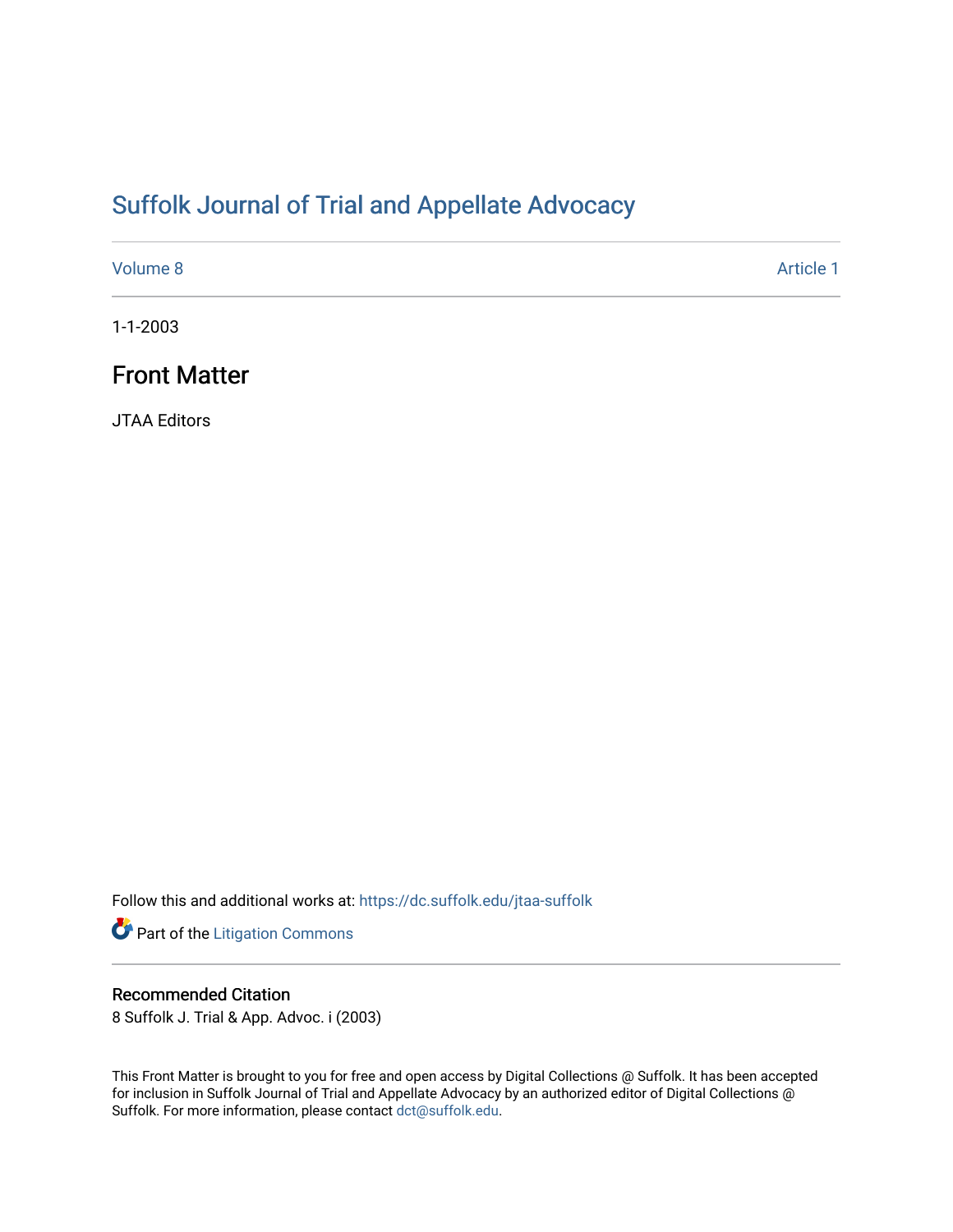MOOT **COURT** BOARD

# **SUFFOLK JOURNAL OF TRIAL & APPELLATE ADVOCACY**

**Volume VIII 2003**



**SUFFOLK UNIVERSITY** LAW **SCHOOL** © Copyright Suffolk University Law School **2003**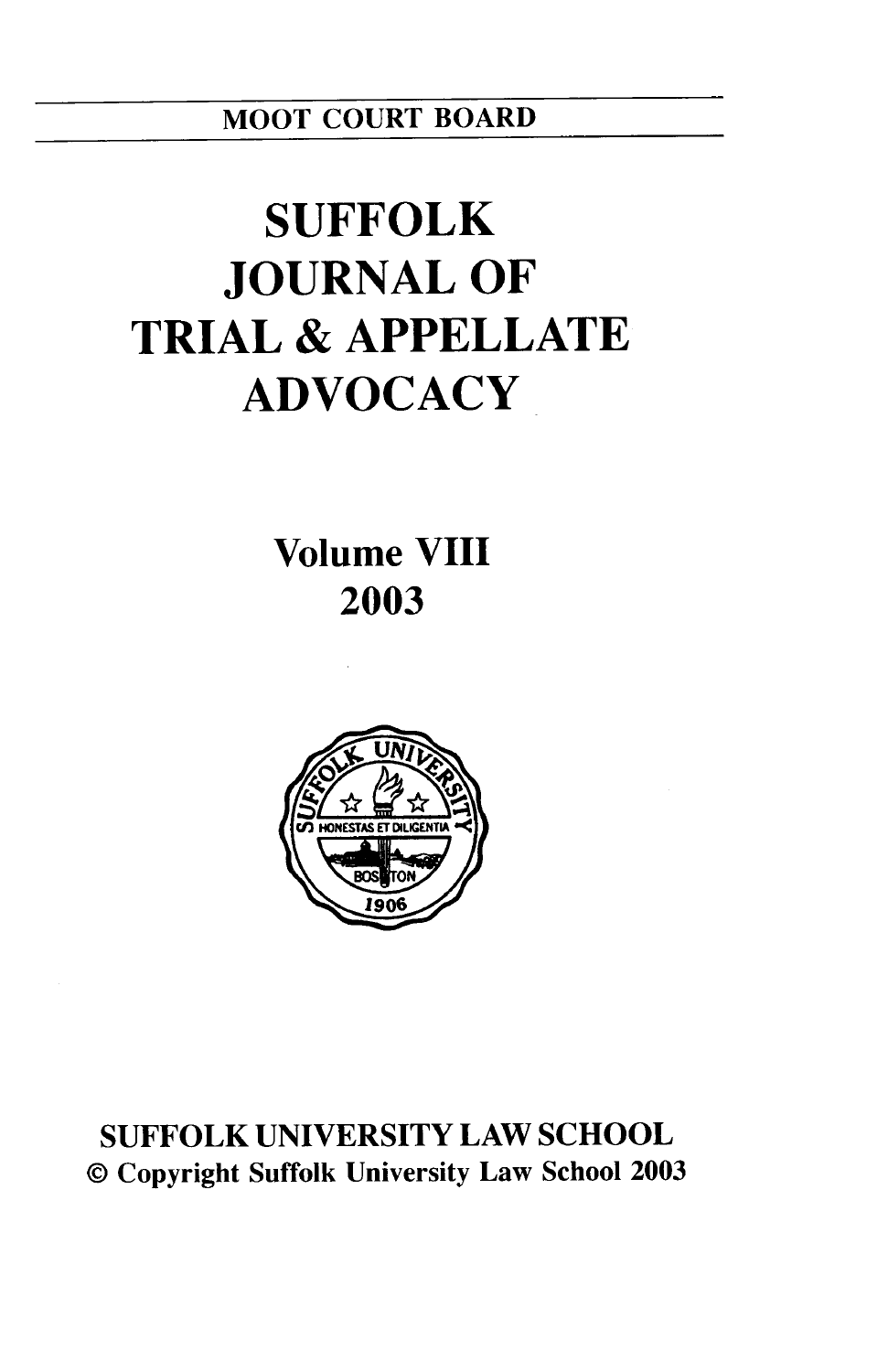*SUFFOLK JOURNAL OF TRIAL & APPELLATE ADVOCACY* is published annually by the Suffolk University Law School Moot Court Board, 120 Tremont Street, Boston, Massachusetts 02108.

© Copyright Suffolk University Law School 2003

Except as otherwise provided, articles in this issue may be copied for classroom use if (1) copies are distributed at or below cost; (2) author and publication are clearly identified; (3) each paper contains proper notice of copyrights; and (4) the *Suffolk Journal of Trial & Appellate Advocacy* is notified of such use.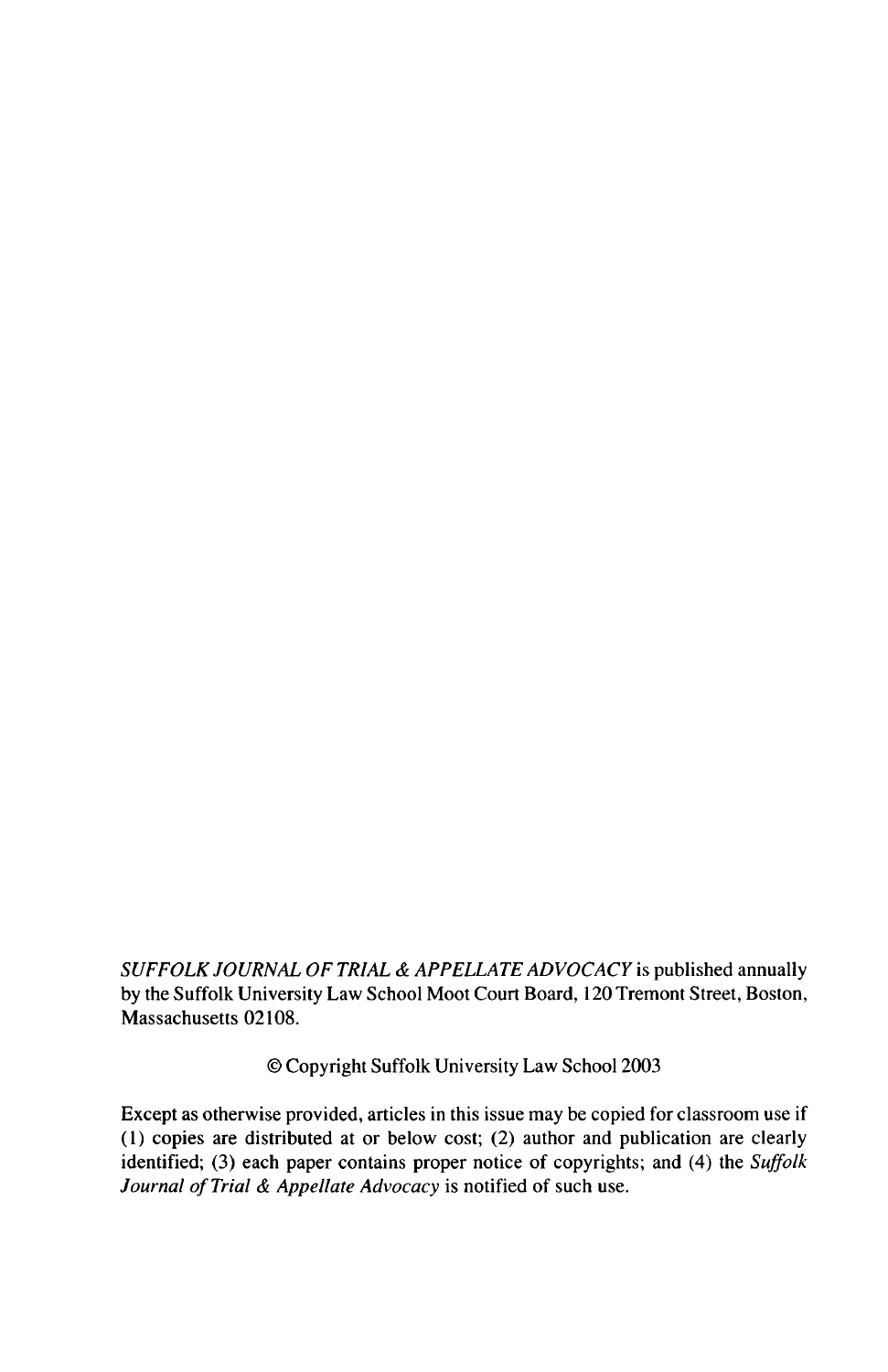### **SUFFOLK UNIVERSITY LAW SCHOOL**

#### UNIVERSITY ADMINISTRATION

David **J.** Sargent. **JD,** LLD (hon.), *President* Francis X. Flannery, BSBA, MBA, CPA, *Vice President; Treasurer* Marguerite **J.** Dennis, BA, MA, *ice President, Development and Enrollment* LAW SCHOOL ADMINISTRATION Robert H. Smith, AB, **JD,** *Dean.' Professor of Law* John **C.** Deliso, BS, **JD,** *Associate Dean* Bernard V. Keenan, BA, **JD,** LLM, *Associate Dean; Professor ofLaw* Marc G. Perlin, BA, **JD,** *Associate Dean' Professor of Law* Beverly Coles-Roby, BA, **JD,** *Dean of Students* Laura Ferrari, BS, **JD,** MBA, *Assistant Dean of Students* Gail N. Ellis, BA, JD, *Dean of Admissions* Michael W. Boylen, BA, **MS,** *Associate Director, Admissions* Lorraine D. Cove, *Registrar, Assistant to the Dean* Rose Baetzel, BA, *Associate Registrar* James P. Whitters, III, BA, JD, Director of Career Development Mary Karen Rogers, BS, **MS,** *Associate Director, Career Development* Dorothy Brooks Commons, BA, **MS,** Career Counselor Colleen Murphy, BA, Career Counselor Michelle Dobbins, BS, MBA. *Assistant Director, Recruitment and Marketing, Career Development* Amy Goldstein, BA, **JD,** *Assistant Director, Public Interest, Career Development* Bernadette Feeley, BS, **JD,** *Director,* Internship Program Helen Logan, *Assistant Director, Financial Aid* Linda Cedar, *Assistant Director, Financial Aid* Marilyn L. Morehouse, BSBA, M.Ed., Director; Administration and Support Services Joan Comer, BA, *Manager,* Support Services Carole Wagan, BA, **JD,** Director, Advanced Legal Studies Kate Landry, Program Coordinator, Advanced Legal Studies Gina Gaffney, BSBA, M.Ed., Director, Computer Resource Center Kathleen Elliot Vinson, BA, **JD,** *Director,* Legal Practice Skills Program Elizabeth M. McKenzie, BA, MSLS, **JD,** Law Librarian; Associate Professor of Law Herbert N. Ramy, BA, **JD,** Director, Academic Support Program Deborah MacFail, BA, Director, Development Betsy Roberti, BS, **JD,** Administrator, Concentrations Patricia Davidson, BS, JD, Administrative Director, LL.M. Program Deborah **A.** Beaudette, BS, Director, Communications Julie Fitzpatrick, Events Coordinator Diane Frankel Schoenfeld, Director, Law School Alumni Relations

#### RESIDENT FACULTY

- Marie Ashe, BA, Clark University; MA, Tufts University; **JD,** University of Nebraska; Professor *of Law* Michael Avery, BA, LLB, Yale University; Associate Professor of Law
- R. Lisle Baker, AB, Williams College; LLB, Harvard University; Professor of Law
- Andrew Beckerman-Rodau, BS, Hofstra University; **JD,** Western New England College, LLM, Temple University; Professor of Law
- Carter G. Bishop, BS, Ball State University; MBA, **JD,** Drake University; LLM, New York University; Professor of Law
- Karen Blum, BA, Wells College; **JD,** Suffolk University; LLM, Harvard University; Professor of Law Eric **D.** Blumenson, BA, Wesleyan University; **JD,** Harvard University; Professor of Law
- Barry Brown, AB, MEd, JD, Harvard University; Professor of Law

Stephen J. Callahan, AB, Middlebury College; **JD,** Suffolk University; Professor of Law,

- Kristen A. Carpenter, BA, Dartmouth College; **JD,** Harvard University; Assistant Professor *of* Law
- Rosanna Cavallaro, AB, **JD,** Harvard University; Professor of *Law*

Gerard **J.** Clark, BA, Seton Hall University; **JD,** Columbia University; Professor of Law; Faculty Advisor of Internship Program

William T. Corbett, AB, Providence College; MBA, Boston College; **JD,** Suffolk University; LLM, Boston University; Professor of Law

Joseph D. Cronin, AB, MA, Boston College; **JD,** Boston University; Professor of Law

Kate Nace Day, BA, Manhattanville College; **JD,** University of California at Berkeley; Professor of Law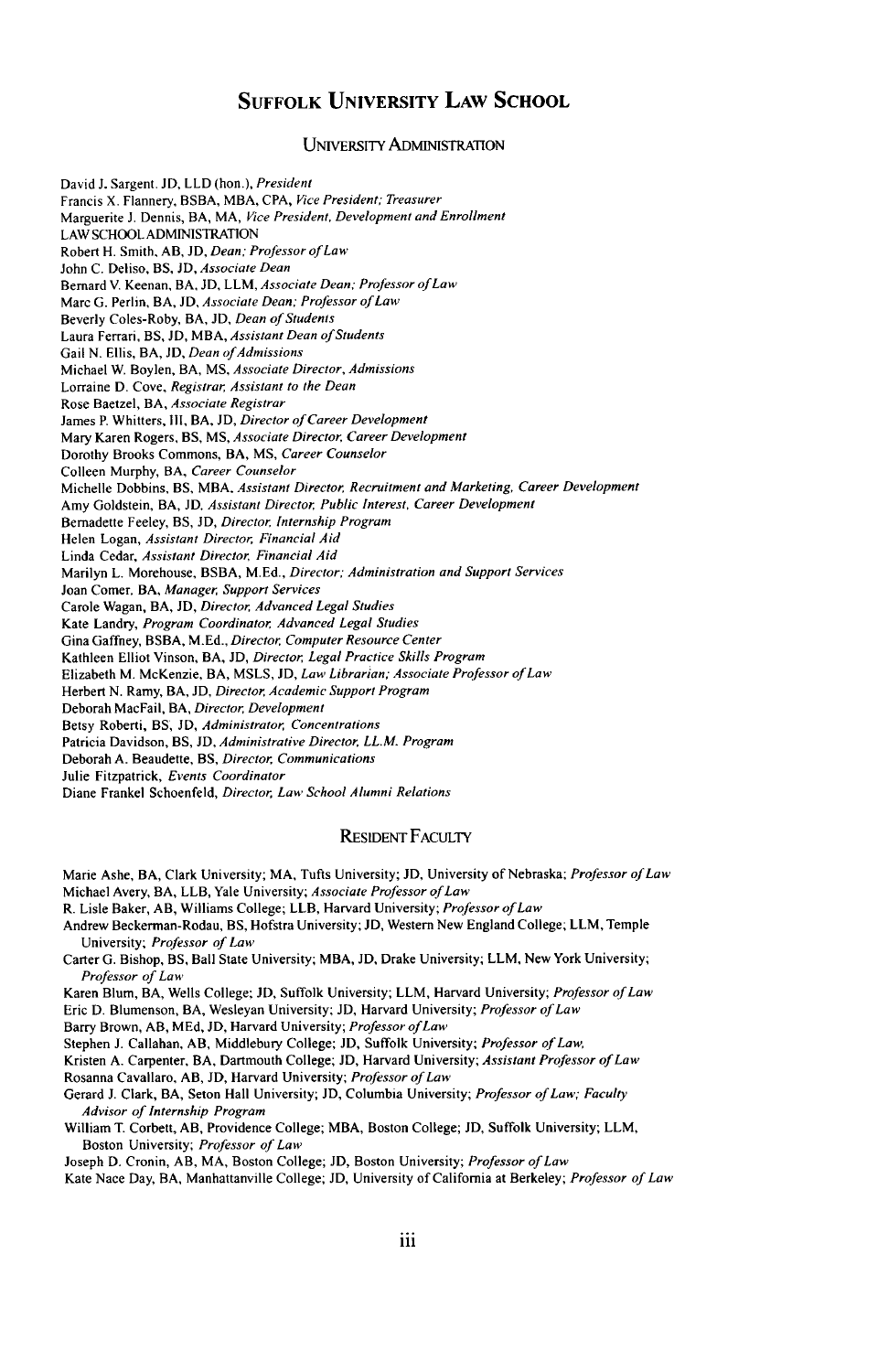Sara A. Dillon, BA, St. Michael's College; MA, University of Wisconsin-Madison; MA, Ph.D. Stanford University; **JD,** Columbia University; *Associate Professor of Law*

Victoria **J.** Dodd, BA, Radcliffe College; JD, University of Southern California; *Professor of Law*

Steven M. Eisenstat, BA, MEd, State University of New York-Buffalo; JD, Northeastern University; *Professor of Law*

Clifford E. Elias, BA, Yale University; JD, Boston University; LLD (hon.), Suffolk University; LD (hon.), Merrimack College: *Professor of Law*

- Valerie C. Epps, BA, University of Birmingham, England; **JD,** Boston University; LLM, Harvard University; *Professor of Law*
- John E. Fenton, Jr., AB, College of the Holy Cross; **JD,** Boston College; LLM, Harvard University; *Distinguished Professor of Lam,*
- Steven Ferrey, BA, Pomona College; MA, **JD,** University of California, Berkeley; *Professor of Law* Thomas Finn, BA, Brown University; **JD,** Georgetown University; *Professor of Law*
- Keith R. Fisher, **AB,** Princeton University **JD,** Georgetown University; *Associate Professor of Law*
- Joseph Franco, BA, University of Notre Dame; MA, **JD,** Yale Law School; *Associate Professor of Law*
- Joseph Glannon, BA, MAT, **JD,** Harvard University; *Professor of Law*
- Dwight Golann, BA, Amherst College; **JD,** Harvard University; *Professor of Law*
- Lorie M. Graham, BS, JD, Syracuse University; LLM, Harvard University; *Assistant Professor of Law*
- Marc D. Greenbaum, BA, Rutgers University; **JD,** Boston College; *Professor of Law*
- Stephen C. Hicks, **MA,** LLB, Downing College, Cambridge, England. LLM, University of Virginia; *Professor of Law*
- Cecil **J.** Hunt, **11,** AB, Harvard University. **JD,** Boston College; *Associate Professor of Law*
- Catherine T Judge, BBA, Boston University; **JD,** LLM, Suffolk University; *Professor of Law*
- Bernard V. Keenan, BA, College of the Holy Cross; JD, Georgetown University; LLM, Columbia University; *Associate Dean and Professor of Law*
- Charles P. Kindregan, Jr., BA, MA, LaSalle University; **JD,** Chicago-Kent College of Law of the Illinois Institute of Technology. LLM, Northwestern University; *Professor of Law*
- Renee Landers, AB, Radcliffe College; **ID,** Boston College Law School; *Associate Professor of Law* Herbert Lemelman, AB, Northeastern University; **JD,** Boston University; LLM, New York University; *Professor of Law*
- Joseph P. McEttrick, AB, **JD,** Boston College; MPA, Harvard University; *Professor of Law*
- Stephen Michael McJohn, BA, *JD,* Northwestern University; *Professor of Law*
- Elizabeth M. McKenzie, BA, Transylvania University; **JD,** MSLS, University of Kentucky; *Director of Law* Library *and Associate Professor of Law*
- Russell G. Murphy, BA, University of Massachusetts; **JD,** Suffolk University; *Professor of Law*
- Bernard M. Ortwein, BA, University of Richmond; **JD,** Suffolk University; LLM, Harvard University; *Professor of Law*
- Marc G. Perlin, BA, Boston University; **JD,** Northeastern University; *Associate Dean; Professor of Law*
- Andrew M. Perlman, BA, Yale University; **JD,** Harvard University. LLM, Columbia University; *Assistant Professor of Law*
- Richard M. Perlmutter, AB, Tufts University; LLB, Harvard University; *Professor of Law*

Richard G. Pizzano, AB, **JD,** Suffolk University; *Professor of Lass*

- Jeffrey **J.** Pokorak, BA, State University of New York, Binghamton; **JD,** Northeastern University; *Associate Professor; Director, Clinical Programs*
- Anthony P. Polito, **SB,** Massachusetts Institute of Technology; **JD,** Harvard University; LLM, New York University; *Associate Professor of Law*
- Elbert L. Robertson, BA, Brown University; MA, University of Pennsylvania, Wharton School of Business; **JD,** Columbia University; *Associate Professor of Law*
- Marc A. Rodwin, BA, Brown University; BA, **MA,** Oxford University; **JD,** University of Virginia; Ph.D., Brandeis University; *Professor of Law*
- Charles E. Rounds, Jr., BA, Columbia University; **JD,** Suffolk University; *Professor of Law*
- Michael Rustad, BA, University of North Dakota; MA, University of Maryland; PhD, Boston College; **JD,** Suffolk University; LLM, Harvard University; *Thomas F Lambert, Jr. Professor of Law*
- Anthony B. Sandoe, AB, Williams College; **JD,** Boston College; *Professor of Law*
- David **J.** Sargent, **JD,** LLD (hon.), Suffolk University; *President: Professor of Law*
- Linda Sandstrom Simard, BS, University of Delaware; JD, Boston College; *Professor of Law*
- Miguel Schor, BA, Tulane University; **JD,** Tulane Law School; *Assistant Professor of Law*
- Robert H. Smith, BA, Wesleyan University: **JD,** University of Chicago, *Professor of Law*
- Tommy F. Thompson, BS, University of Notre Dame; **JD,** Indiana University; *Professor ofLaw*
- Richard Vacco, AB, Colby College; **JD,** Suffolk University; *Professor of Law*
- TimothyWilton, AB, **JD,** LLM, Harvard University; *Professor of Law*
- Jeffrey **D.** Wittenberg, BA, San Francisco State University; **JD,** University of California-Hastings; *Professor of Law*
- David C. Yamada, BA, Valparaiso University, Indiana; **JD,** New York University; *Professor of Law*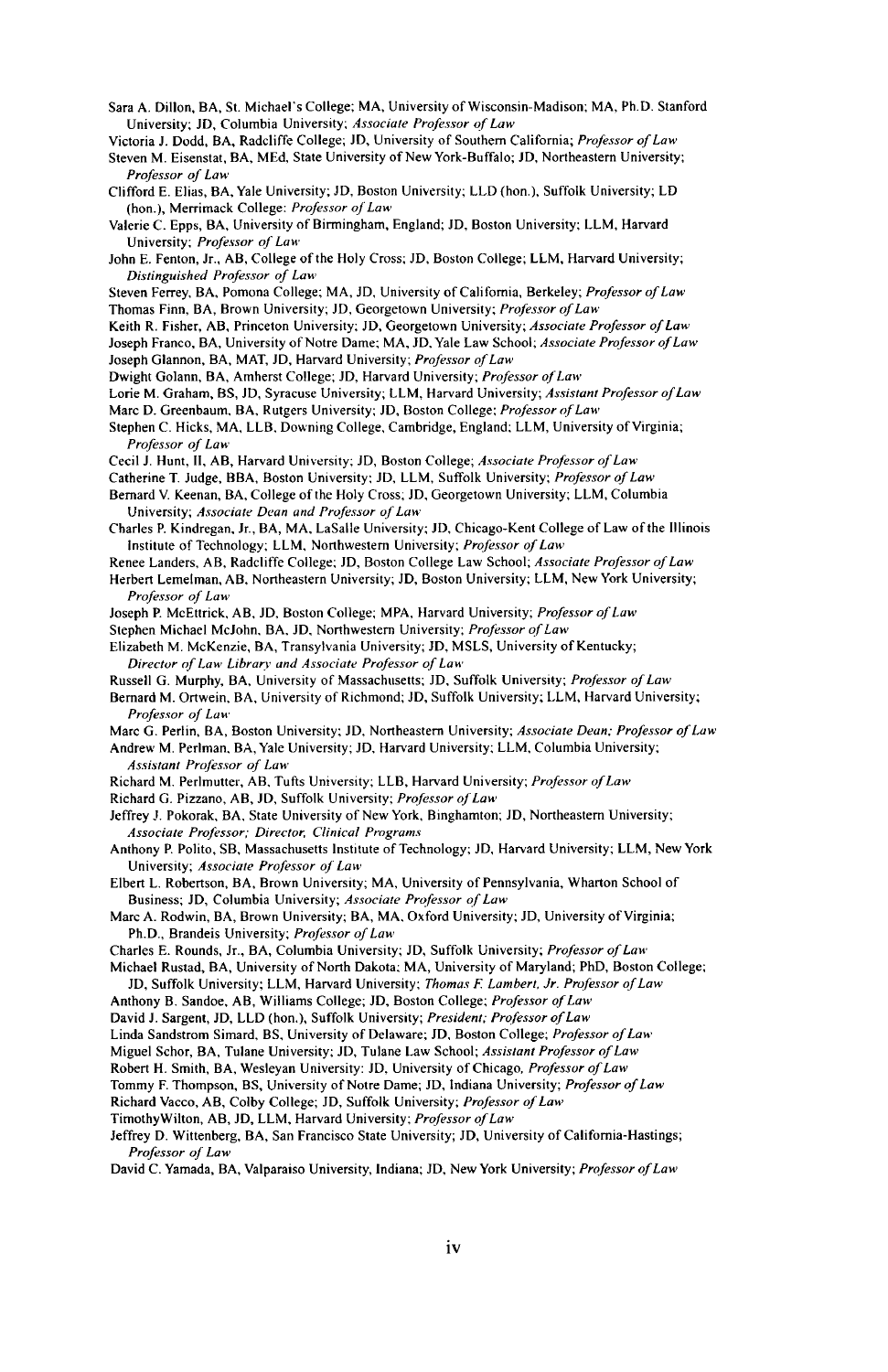Hon. Joseph R. Nolan, BS, LLB, Boston College

#### VIsITING FACULTY

Mark Patterson, Professor of Law, Fordham University School of Law; *Visiting Professor of Law* Michael Selmi, Professor of Law, Fordham University School of Law; *Visiting Professor of Law*

#### PROFESSORS EMERI

Edward **J** Bander, **AB,** LLB, Boston University; MLS, Simmons College

Charles M. Burnim, BS, University of Massachusetts; **JD,** Boston University

Brian T. Callahan, AB, LLB, Boston College

Alfred **1.** Maleson, BS, Johns Hopkins University; **JD,** University of Maryland

Thomas **J.** McMahon, AB, College of the Holy Cross; *JD,* Georgetown University

John **J.** Nolan, BS, College of the Holy Cross; **JD,** Suffolk University; LLM

John Sherman, BS, Georgetown University; **JD,** Harvard University: LLM, Boston University

Patricia Brown, BA, MBA, **JD,** Suffolk University; MTS, Gordon-Conwell Theological Seminary;

Law Librarian Emeritus

#### ADJUNcr FACULTY

Daniel Ahearn, BA, University of Rochester; JD, Suffolk University Honorable Gerald Alch, BA, MA, Harvard College; MA, LLB, Boston University Peter Ambrosini, AB, College of the Holy Cross; JD, Boston College Barbara Anthony, BS, MA, Northeastern University; JD, Suffolk University Mitchel Appelbaum, BA, Brandeis University; JD, Boston College John A. Armstrong, BS, Bentley College; MBA, Pace University; PhD, Boston University Marion Giliberti Barish, BA, BS, Boston University; JD, University of California at Hastings Rodney Mylne Barker, MA, Cambridge University, England; MA, Oberlin College Henry B. Bock, Jr., BA, St. Andrews Presbyterian College; MSW, University of Tennessee; JD, Suffolk University Hon. Isaac Borenstein, BA, George Washington University; JD, Northwestern University: LLM, Harvard Law School Jennifer Braceras, AB, University of Massachusetts; **JD,** Harvard University Hon. Raymond **J.** Brassard, AB, JD, Boston College David E. Brook, BS, University of Rhode Island, JD, Georgetown University Michael R. Brown, BA, Bowdoin College; **JD,** Columbia University Brian P. Burke, BA, Boston College; JD, Georgetown University Jesse M. Caplan, BA, Colgate University; **JD,** American University Michelle Carron, BS, University of New Hampshire; **JD,** Suffolk University; LLM, Boston University Dragan M. Cetkovic, **JD,** Suffolk University; LLB, Zagreb University; LLM, Boston University Thomas J. Chappell, BA, MA, State University of NY at Stonybrook; JD, Boston College Kerry Choi, AB, JD, Boston University Stephen Y. Chow, AB, **MS,** Harvard University; JD, Columbia University Doris Chriswell, BA, Pennsylvania State University; *JD,* Suffolk University Henry Clay, AB, Dartmouth College; **JD,** Boston University John B. Cochran, BA, Hobart College; MA, Rutgers University; **JD,** Suffolk University Hon. Cynthia Cohen, BA, Brown University; MAT, University of Chicago; JD, Harvard University Jerry Cohen, BME, Rensselaer Polytech Institute; JD, George Washington University Cheryl Conner BA, Mount Holyoke; MA, University of Michigan; **JD,** Harvard University James B. Conroy, BA, University of Connecticut; MA, George Washington University; JD, Georgetown T. Richard Cuffe, AB, Providence College; JD, Suffolk University Cyrus Daftary, BA, Indiana University; JD, University of Dayton; LLM, Temple University Andrew D'Angelo, BA, College of the Holy Cross; **JD,** Suffolk University Carl M. DeFranco, Jr., BS, Merrimack College; **JD,** Vermont Law School Michael De Marco, BA, **JD,** Suffolk University Pasquale DeSantis, BA, University of Massachusetts; **JD,** Suffolk University Thomas Dickinson, AB, College of the Holy Cross; JD, Suffolk University Phong T. Dinh, BA, Boston College; JD, Suffolk University Hon. Gordon L. Doerfer, BA, Amherst College; LLB, Harvard University Terrence B. Downes, AB, Harvard University; **JD,** Suffolk University Thomas M. Finneran, BS, Northeastern University; JD, Boston College Mark A. Fischer, BA, Emerson College; JD, Boston College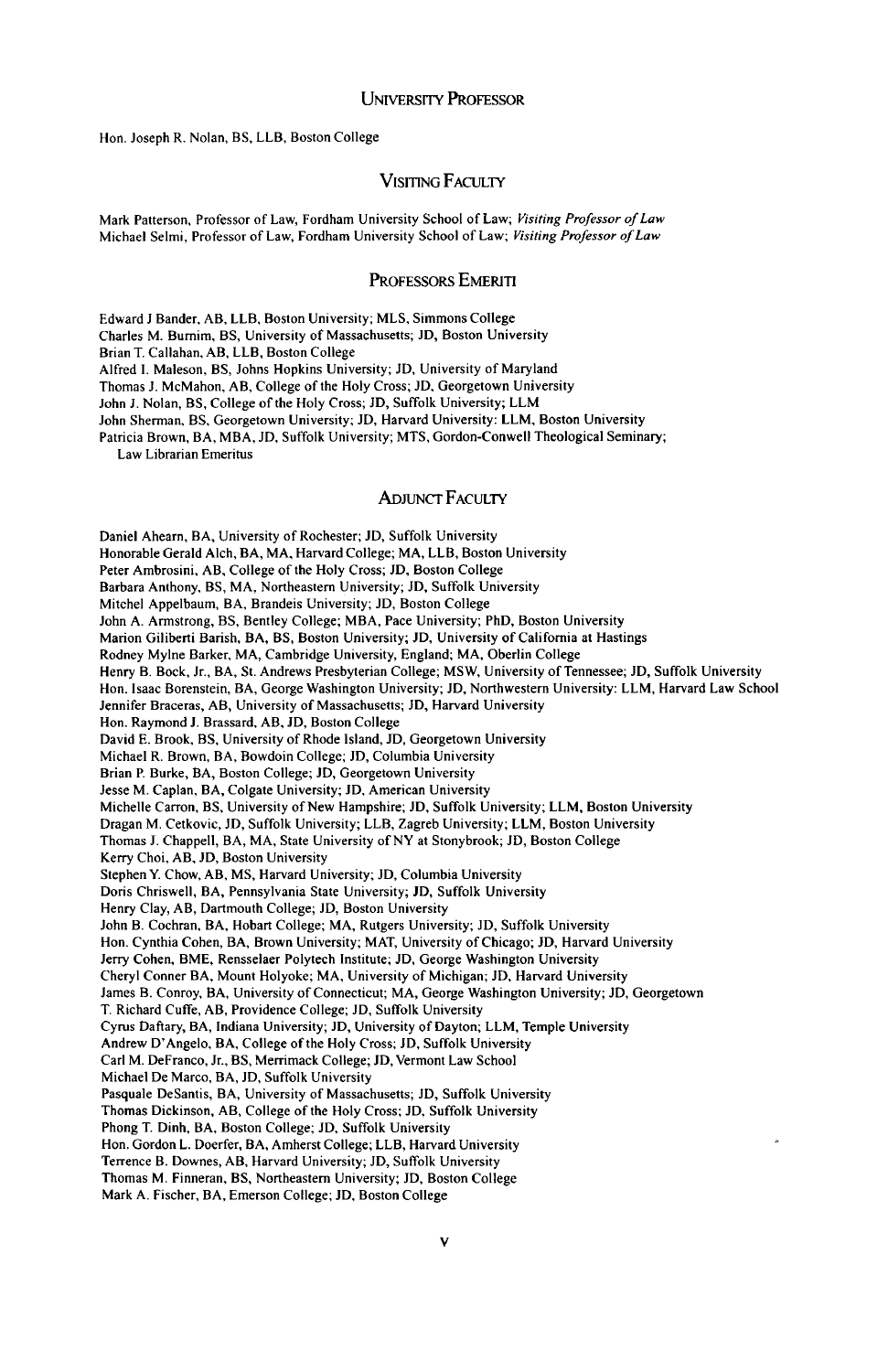Robert F. Fitzpatrick, Jr., BS, Tufts University; MS, University of San Francisco; **JD,** Suffolk University Brian P. Flanagan, BA, Tufts University; **JD,** Catholic University Kevin Flatley, BS, Boston College; **JD,** Suffolk University Hon. Francis Frasier, AB, MA, University on New Hampshire; **JD,** Boston College Lisa R. Freudenheim, BA, Tufts University; **JD,** New York University Arthur S. Fulman, BA, Colby College; **JD,** Georgetown University; MPA, George Washington University Sally Gaglini, BA, Brandeis University; **JD,** Suffolk University Iris C. Geik, BA, Hunter College; MA, University of San Francisco; **JD,** Suffolk University Serge Georges, BA, Boston College; **JD,** Suffolk University David Gibbs, AB, Tufts University; **JD,** Boalt Hall School of Law Hon. Linda Giles, BS, McGill University; **JD,** New England School of Law Hon. Edward M. Ginsburg, AB, **JD,** Harvard University Hon. S. Goldberg, BA, Brooklyn College; **JD,** Boston College; LLM, Boston University Hon. Joseph Grasso, **AB,** Dartmouth College; **JD,** Harvard University Erika B. Gray, BS, York College of Pennsylvania; MS Millerville State College Nicholas **S.** Gray, BM, Westminster Choir College, Suffolk University Robert Hillman, SB, Massachusetts Institute of Technology; **JD,** Harvard University John D. Hislop, **111,** BA, University of Massachusetts at Amherst; **JD,** Suffolk University Robert Hoffman, AB, **JD,** Harvard University Thomas Holland, BA, MA, Ph.D., University of Nebraska; **JD,** Harvard University Hon. Thomas C. Horgan, BSBA, **JD,** Suffolk University Stephen Houlihan, BBA, University of Notre Dame; **JD,** Boston College; LLM, Boston University Brian Hurley, AB, College of the Holy Cross; **JD,** Suffolk University Monroe Inker, AB, Brooklyn College; **JD,** LLM, Harvard University The Honorable Cheryl Jacques, BS, Boston College, **JD,** Suffolk University James A. Janda, BS, LaSalle College; **JD,** Dickinson School of Law Eddie Jenkins, BA, College of the Holy Cross; **JD,** Suffolk University Weiyen Jonas, BS, Georgetown University, **JD,** Harvard Glenn S. Kaplan, BS, State University of New York; **JD,** Harvard University Brian **J.** Kelly, BS, University of Notre Dame; **JD,** Suffolk University Carol A. Kelly, AB, College of the Holy Cross, **JD,** Suffolk University Paul F. Kelly, AB, College of the Holy Cross; **JD,** Suffolk University L. William F. Kennedy, Jr., BA, College of the Holy Cross; **JD,** Suffolk University Hon. Carol A. Kenner, BA, Syracuse University; **JD,** New England School of Law Larry Kolodney, BS, Massachusetts Institute of Technology, **JD,** Harvard Eric Kramer, BA, Williams College; Ph.D., University of Pennsylvania; **JD,** Harvard University James Krasnoo, AB, Harvard University; MA, Northeastern University; **JD,** University of Chicago Todd Krieger, BS, Lesley College, School of Management; **JD,** Suffolk University Kristen A. Kuliga, BA, University of Massachusetts; **JD,** Suffolk University Ilon. Paul K. Leary, BA, **JD,** Suffolk University Scott A. Lessne, BA, Trinity College, **JD,** Western New England College of Law Leonard L. Lewin, BA, **JD,** Suffolk University Steven S. Locke, BA, Lafayette College; **JD,** Boston College Nelson Lovins, BA, Tufts University; **JD,** Suffolk University Matthew B. Lowrie, BS, **MS,** University of Illinois, **JD,** Harvard University Ion. David Lowy, BA, University of Massachusetts; **JD,** Boston University James M. Lynch, BA, Providence College; **JD,** George Mason University Hon. Bonnie MacLeod, BA, Regis College; **JD,** Suffolk University Donald Mahoney, BS, Merrimack College; **MS,** Northeastern University; **JD,** New York Law School Michael E. Malamut, AB, Princeton University; **JD,** Harvard University Juan M. Marcelino, AB, Brandeis University; **JD,** Catholic University; LLM, Georgetown University Hon. John G. Martin, AB, Harvard University; MBA, Babson College; **JD,** Suffolk University Timothy **E.** McAllister, BA, Williams College; **JD,** University of Pennsylvania Walter McDonough, BA, Columbia University; **JD,** Suffolk University Stephen R. McNaught, BSBA, Boston College; MBA, **JD,** Suffolk University William F. McSweeney, Ill, BA, Boston College; **JD,** Suffolk University Paul H. Merry, BA, Harvard University; **JD,** Suffolk University Thomas Meyers, BS, University of Illinois; **JD,** Northwestern University Hon. Rosemary H. Minehan, BA, **JD,** Suffolk University Diane Bissonette Moes, BA, University of Massachusetts; MA, University of Maryland; **JD,** Suffolk University Peter M. Moldave, AB, Harvard University; **JD,** Boalt Hall School of Law Sheila H. Mondshein, BA, Barnard College; **JD,** Boston University Susan Montgomery, BFA, MA, Rhode Island School of Design; **JD,** Northeastern University Alex L. Moschella, BA, Villanova University; **JD,** Suffolk University B. Melvin Nash, BA, Brandeis University; **JD,** Boston College

Martin **J.** Newhouse, AB, MA Ph.D., Columbia University; **JD,** Yale University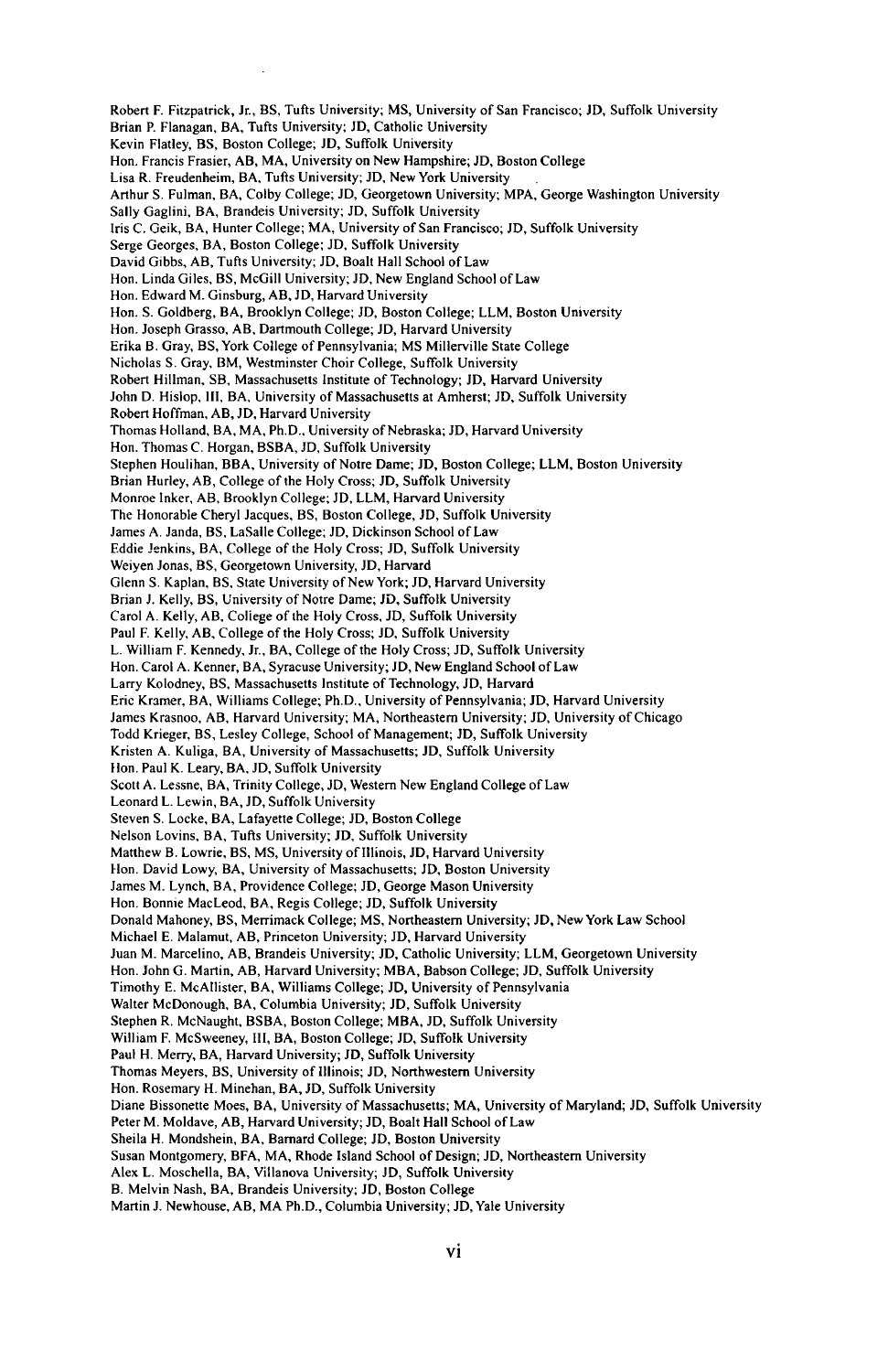Alfred **J.** O'Donovan, AB, Holy Cross College; **JD,** Suffolk University; LLM, New York University Donna L. Palermino, AB, Harvard University; **JD,** Boston University Julie **0.** Petrini, BA, Boston College; **JD,** Duke University Scott Pierce, BS, MBA, University of Connecticut; **JD,** State University of New York at Buffalo School of Law Herbert N. Ramy, BA, MA, University of Massachusetts; **JD,** Suffolk University James Richards, BA, University of Massachusetts Lowell; **JD,** Suffolk University Louis A. Rizoli, BA, College of the Holy Cross; **JD,** Suffolk University Lawrence R Robins, BA, Emory University, MBA, Northwestern University Mitchel S. Ross, **BS,** Cornell University; **JD,** Harvard University Hon. Robert C. Rufo, BS, Boston College; **JD,** Suffolk University Ivy V. Schram, BS, University of Miami; **MS,** University of Houston; **JD,** Suffolk University Terry Segal, BA, Amherst College; LLB, Yale University Hon. Eileen M. Shaevel (Retired), BA, Boston College; **JD,** New England School of Law Paul Shaw, BA, University of Massachusetts; **JD,** Georgetown University Robert **S.** Sinsheimer, AB, Dartmouth College; **JD,** Suffolk University Edwin E. Smith, BA, Yale University; **JD,** Harvard University Gregory V. Sullivan, BA, Boston College; **JD,** Suffolk University Christopher **J.** Supple, BA, College of the Holy Cross; **JD,** Duke University Philip Swain, BS, Tufts University; **JD,** Northeastern University Joel B. Swets, BA, Colby College; **JD,** Suffolk University; LLM, Boston University Kirk Teska, BS, Montana State University; **MS,** University of Southern California; **JD,** Franklin Pierce Law Center George W. Vien, BA, Wesleyan University; **JD,** University of Pennsylvania Kathleen Elliott Vinson, BA, Stonehill College; **JD,** Suffolk University Marilyn **J.** Wellington, BA, Emmanuel College; **JD,** New England School of Law William **J.** Wedge, BA, Dartmouth; **JD,** Suffolk University; LLM, Boston University Steven Weiner, AB, Harvard College; LLB, Yale University James Whitters, Ill, BA, Trinity College; **JD,** Boston College Judith Yogman, BA, Skidmore college; **JD,** Boston University School of Law Richard L. Zisson, BS, Boston University; **JD,** Suffolk University

#### CLINICAL FACULTY

William Berman, BA, Union College; **JD,** Boston University

Christine Butler, BA, Salem State College; JD, Suffolk University

Ellen M. Caulo, BA, **JD,** Boston College; Director, Prosecutor Program

Tony DeMarco, BA, Norwich University; JD, Suffolk University; Director of the Center for Juvenile Justice

Bernadette Feeley, BS, JD, Suffolk University; Director of Internship Program

Jennifer A. Gundlach, BA, Kenyon College; JD, American University

Ken King, AB, University of Illinois, Urbana; **JD,** Northeastern University; Deputy Director, Juvenile Justice Center Maureen Monks, BA, University of Connecticut; **JD,** Boston University

Jeffrey **J.** Pokorak, BA, State University of New York, Binghamton; **JD,** Northeastern University;

*Associate Professor: Director,* Clinical Programs

Ilene B. Seidman, BA, City College of New York; **JD,** New England School of Law

Colette Tvedt, BA, Rutgers University; **JD,** Rutgers University

#### SPECIAL FACULTY FOR THE CLINICAL AND INTERNSHIP PROGRAMS

John Courtney, BA, University of Notre Dame; **JD,** Suffolk University Scott Gediman, BS, LeHigh University; **JD,** Boston University Susana Murphy, BA, Swarthmore College; **JD,** University of Maryland

#### WRITING ASSISTANCE **AND** ACADEMIC SUPPORT PROGRAM

Herbert Ramy, BA, University of Massachusetts; **JD,** Suffolk University; Director Lisa R. Freudenheim, BA, Tufts University; **JD,** New York University Elizabeth Z. Stillman, BA, Tufts University, **JD,** Northeastern University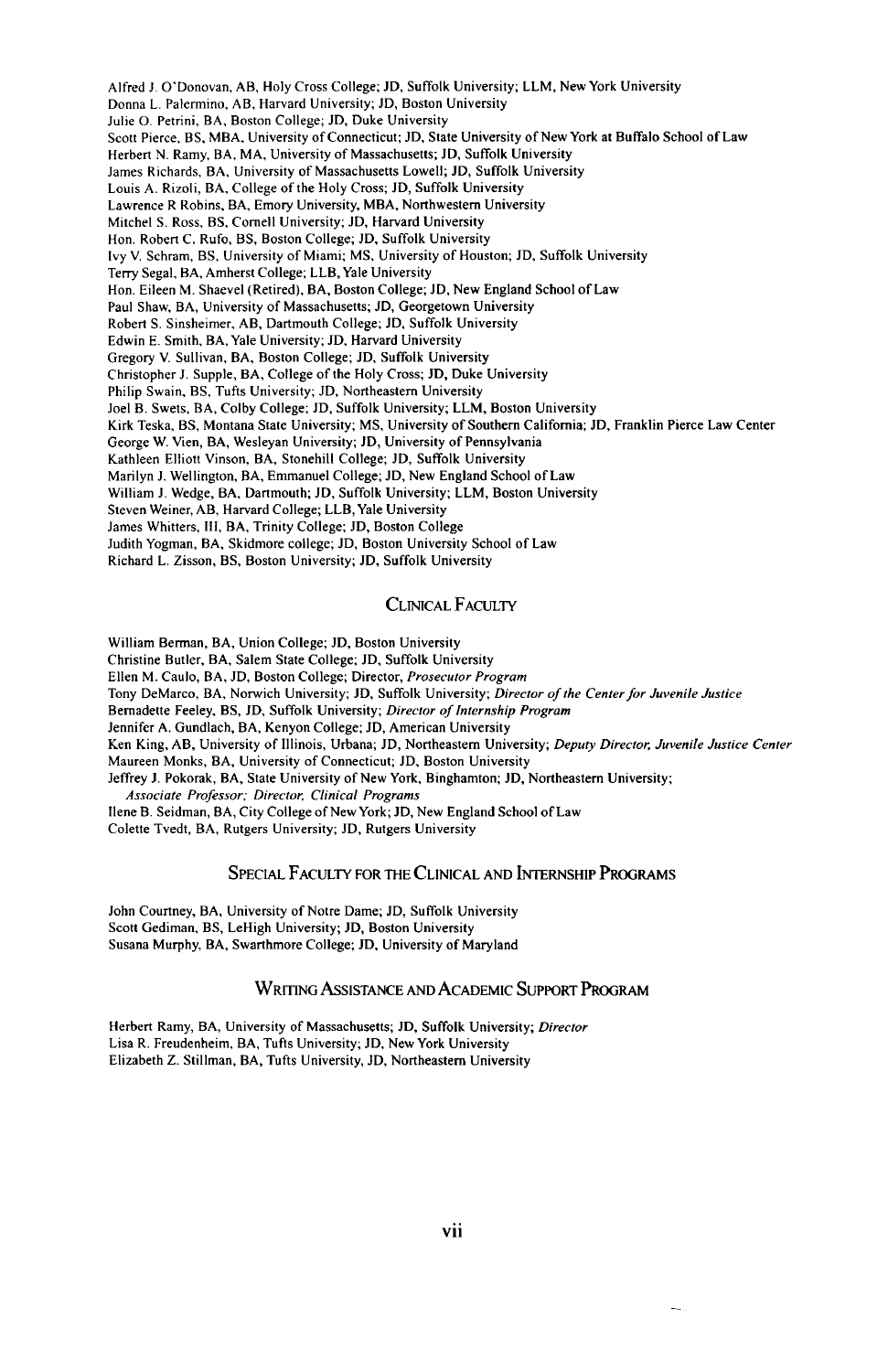#### LEGAL PRACTICE SKILLS PROGRAM

Julie Baker, BS, Massachusetts Institute of Technology; **JD,** Boston College

Colleen Brown, BA, Bowdoin College; MA Brandeis University; **JD,** Northeastern University

Jennifer Davis, BA, University of Massachusetts; JD, Suffolk University

Carol Didget, BA, Amherst College; **JD,** Cornell University

Kathleen Elliot Vinson, BA, Stonehill College; **JD,** Suffolk University; *Director, Online Course: Legal Practice Skills*

Geraldine C. Griffin, BA, Occidental College; **JD,** MPA, Harvard University

Lisa H. Healy, BA, Middlebury College; **JD,** Boston College

Melissa W. Johnsen, BA, Middlebury College; **JD,** Boston College Law School

Philip Kaplan, BS, Bentley College; JD, Suffolk University

Ann T. McGonigle Santos, BA, Brown University; **JD,** Northeastern University

Samantha Moppett, BA, Bucknell University; **JD,** Suffolk University

#### PROFESSIONAL LIBRARY STAFF

Sabrina Ash, BA, Mount Holyoke College; MS, Simmons College; *Circulation Services Librarian*

Ellen Beckworth, BA University of North Florida; MLS, University of North Carolina; JD, Boston College; *Legal Reference Librarian*

Richard Buckingham, BA, Framingham State College; MLIS Simmons College; **JD,** Rutgers School of Law (Newark): *Legal Reference Librarian*

Megan Carey, BA, Suffolk University; *Systems Manager*

Christopher Chiofolo; *Acquisitions Manager*

Diane D'Angelo, BS, Bridgewater State College; MA, University of Maine, Orono; MSIS, Florida State University; *Reference Librarian*

Ellen V. Delaney, BA, Boston College; MLS, Simmons College; **JD,** New England School of Law; *Legal Reference Librarian*

Lucy Fazzino, BA, Goddard College; **JD,** Suffolk University; MLIS, Simmons College; *Legal Reference Librarian*

Brian Flaherty, BA, Tufts University; MLS, Simmons College; *Reference Librarian*

Jeff Flynn, BA, University of Massachusetts at Boston; MLIS, University of Rhode Island; *Circulation. Services Librarian*

Elizabeth M. McKenzie, BA, Transylvania University; MSLS, **JD,** University of Kentucky, *Director*

Susan D. Sweetgall, BA, MLS, Syracuse University; **JD,** Suffolk University;

*Assistant Director for Public Services*

David M. Turkalo, BS, University of Massachusetts at Dartmouth; MLS, University of Rhode Island; *Assistant Director foi Technical Services*

#### LAW SCHOOL BOARD OF TRUSTEES

Robert B. Crowe, Esq. Chairman, Partner, *Perkins, Smith & Cohen LLP*

The Honorable Marianne B. Bowler, *United States Magistrate Judge, United States District Court*

The Honorable Lawrence L. Cameron, *Retired*

Dorothy A. Caprera, Esq., Of Counsel. *Law Offices ofS. Anthony Caprera*

Dino M. Colucci, Esq., *Colucci & Colucci, PC.*

Gerard F. Doherty, Esq., *Boston*

Dennis M. Duggan, Jr., Esq., Partner, *Peabody & Brown*

The Honorable Robert W. Gardner, Jr., *Associate Justice of the Massachusetts District Courts*

Jeanne M. Hession, Esq., *Retired Vice President and Associate Counsel, Boston Safe Deposit and Trust*

William T. Hogan, Ill Partner, *Hogan, Roache & Malone*

The Honorable Roderick L. Ireland, *Massachusetts Supreme Judicial Court*

Robert Crowley LeBlanc, *Law Office of Robert Crowley LeBlanc*

James F. Linnehan, Esq., *Law Office of James F Linnehan*

Nicholas Macaronis, Esq., *Macaronis Law Firm*

Andrew C. Meyer, Esq., Partner, *Lubin & Meyer, PC.*

Brian T. O'Neill, Esq., *Law Offices of Brian T O'Neill, PC*

David **J.** Sargent, Esq., *President, Suffolk University*

James F. Sullivan, Esq., *The Sullivan Group*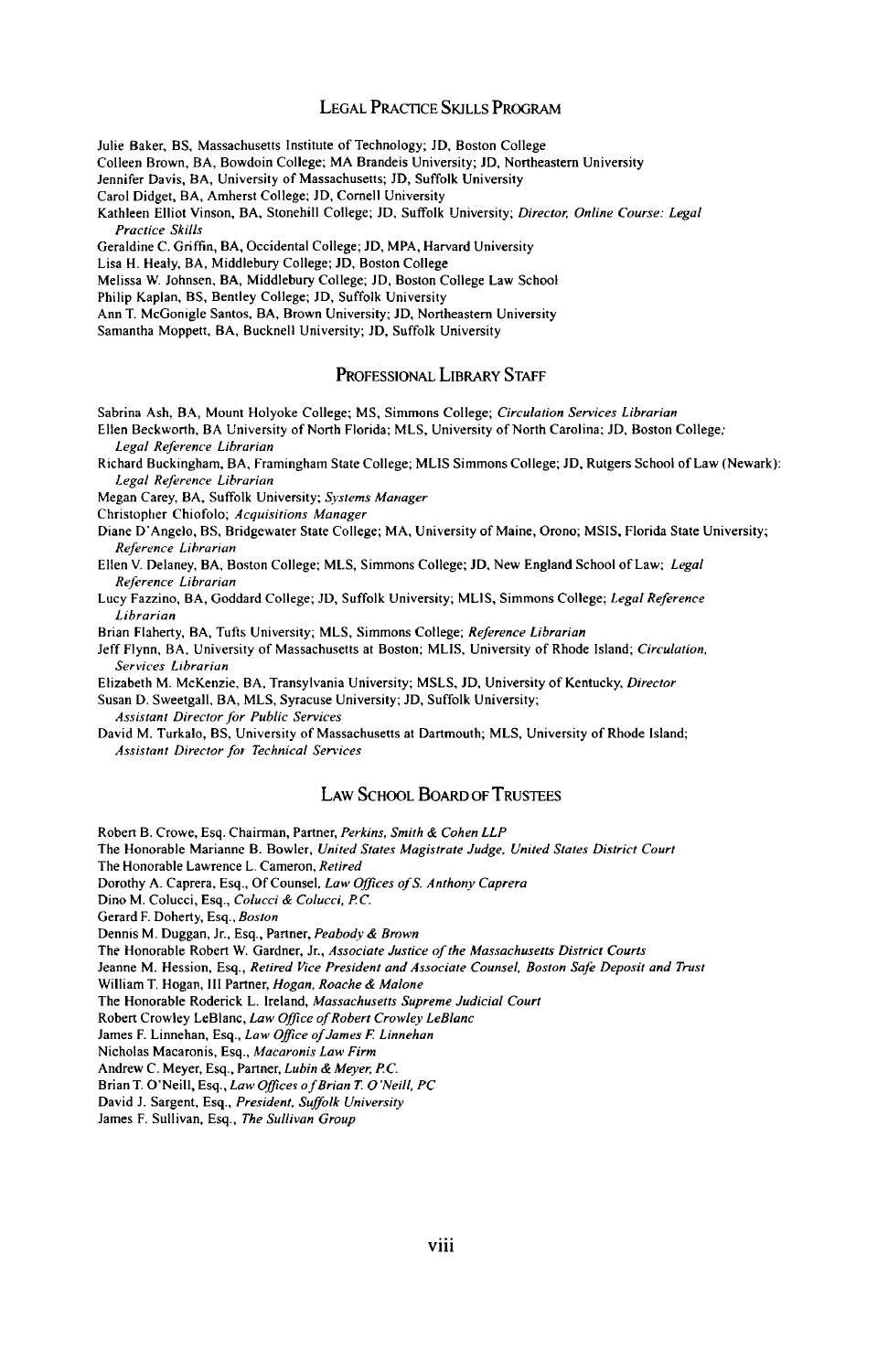## **SUFFOLK JOURNAL OF TRIAL & APPELLATE ADVOCACY**

## **Volume VIII 2003**

### **BOARD OF EDITORS**

*Editor-in-Chief* Jeff **D.** Bemarducci

*Managing Editor* Laurie Stroum Yeshulas

*Associate Managing Editor* Robbie **J.** Kirsh

*Technical Editor* Jennifer H. Healey

*Production Editors* Ralph DiMeo James S. Loisou

*Staff Assistant* Sara Goldberg

*Note Editor* Julie **E.** Patalano

*Lead Articles Editor* Stephen R. Bentfield

*Faculty Advisors* Professor Richard G. Pizzano Professor Rosanna Cavallaro